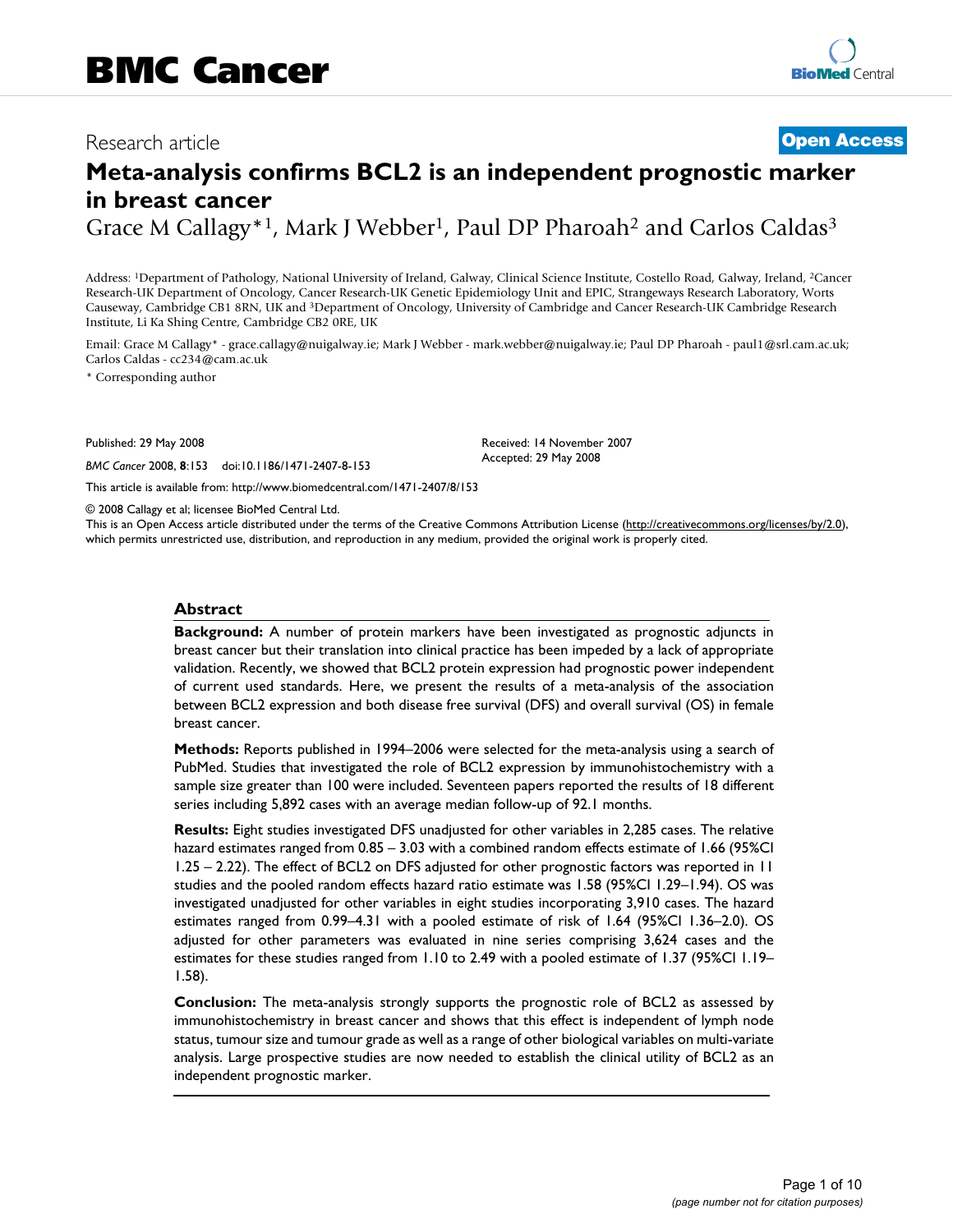#### **Background**

Breast cancer is a heterogenous disease whose behaviour is determined by the molecular characteristics of the tumour. In clinical practice, we rely on clinico-pathological features to predict tumour behaviour and patient outcome. These are powerful independent prognosticators [1,2] but are imperfect and represent only crude measures of the biological behaviour of a tumour. The power of these factors can be increased when they are used in combination *e.g*. the Nottingham Prognostic Index (NPI) [1] but they cannot predict outcome for all patients [3-5] and, as a result, many patients receive unnecessary treatment.

In the last 30 years, intensive efforts have been made to identify tools to improve prognostication. These range from biological markers to computer-based algorithms such as ADJUVANT! [6] that incorporate clinico-pathological and biological features. Early immunohistochemical studies identified a plethora of biological markers that can be triaged into categories based on the strength of evidence supporting their prognostic role [7]. However, twenty years on only steroid hormone receptors and HER2 are used in clinical practice. The translation of these results has in part been impeded by a lack of robustness of the original research findings. Many studies were small and false positives are the result of a combination of low statistical power and publication bias. Furthermore, many prognostic markers are correlated and small studies have limited power to show independence of effects of novel markers in multivariate analyses.

Prognostic gene-based signatures have been reported with the claim that they out-perform current standards [8,9] although this has been questioned [10-12]. While promising, inconsistencies relating to quality control, tissue handling, sample size and data analysis need to be addressed before the clinical utility of gene-based prognostic signatures can be established. Two prospective clinical trials of prognostic gene signatures are now ongoing [13,14] and, it is hoped, these will provide insight into the utility of widespread gene expression profiling as clinical tools.

A complementary approach uses a limited number of immunohistochemical markers as surrogates for the genebased signatures. The 'intrinsic subtypes' [15-17] have been reproduced repeatedly in this way and this methodology is likely to be a more realistic approach for routine diagnostic application [18-20]. In order to have clinical application, it is paramount that any marker shows good and poor prognostic groups independently of currently used standards or markers at stringent levels of statistical significance. With this in mind, we recently evaluated a panel of 13 biomarkers by immunohistochemistry (IHC) in a series of over 700 breast cancers and validated the findings in a second consecutive series of 983 cases on a tissue micro-array (TMA) [21]. The panel included proteins whose genes were differentially expressed in the intrinsic subsets defined by microarray profiling [15,16]. We expected that such a panel would have greater prognostic power than any one individual marker but the results showed otherwise: only the anti-apoptotic protein BCL2 was required to predict overall survival independent of traditional parameters in both series. Furthermore BCL2 added to the prognostic power of the NPI.

The BCL2 protein is a member of the bcl family that regulate apoptosis. Its tumorigenic potential has been demonstrated in animal models [22] and is supported by the finding of over-expression of BCL2 in a variety of tumours and in lymphomas in which BCL2 acts as an oncogene [23,24]. In many solid organ tumours, including breast cancer, BCL2 paradoxically appears to exert a tumour suppressor effect, where its expression is associated with favourable prognostic features *e.g*. low grade, oestrogen receptor (ER)-positivity and good outcome [21]. This has been a consistent finding in most reports but the association with outcome was limited to univariate analysis in many.

The aim of this study was to evaluate the prognostic role of BCL2 in breast cancer by sytematically reviewing the available evidence. To this end, we identified all published reports that assessed the relationship between BCL2 and outcome in breast cancer and performed a meta-analysis using standard statistical techniques.

#### **Methods**

Reports investigating the prognostic role of BCL2 in breast cancer were selected for review using a search of PubMed from 1994–2006 using the following criteria: '(bcl-2 and breast) AND (prognosis\* [Title/Abstract] OR (first [Title/ Abstract] AND episode [Title/Abstract]) OR cohort [Title/ Abstract])' and also '(bcl-2 and breast) AND (incidence [MeSH:noexp] OR mortality [MeSH Terms] OR follow up studies [MeSH:noexp] OR prognos\* [Title/Abstract] OR predict\* [Title/Abstract] OR course\* [Text Word])' limited to the English language. Three hundred and thirty three citations were retrieved. Eligible reports were those that examined the association between expression of BCL2 by IHC and either overall survival (OS) and/or disease free survival (DFS) in a clinical series of invasive breast cancer. Reports considered ineligible for the meta-analysis were reviews; those of *in situ* carcinoma or precursor lesions or of only male breast cancer; those that used cell lines or techniques other than IHC; and reports where either OS or DFS were not used as clinical endpoints; or where the association between another marker and outcome was being examined and data for BCL2 was not presented. Authors that published multiple reports on a single series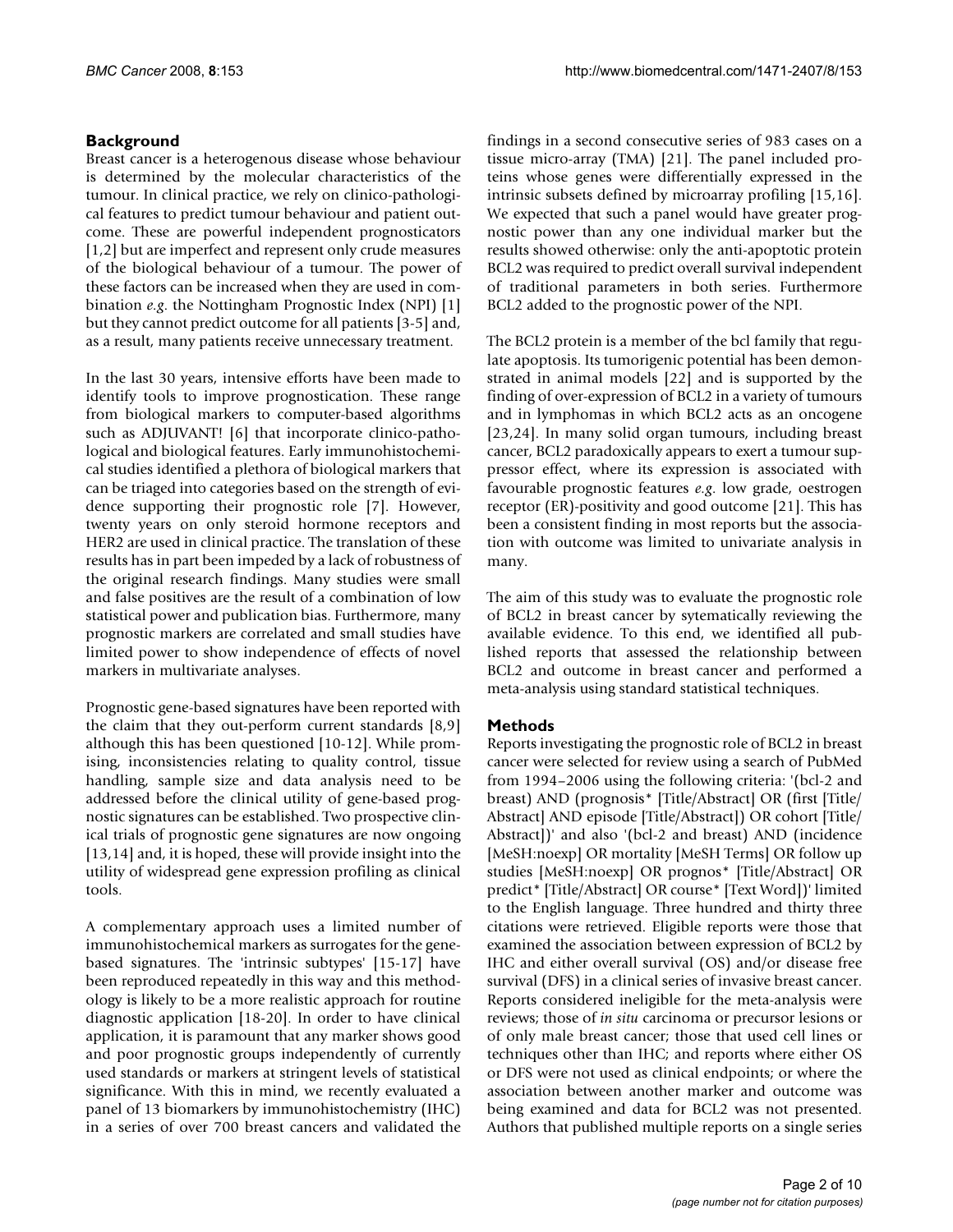were included once. The bibliography of the reports was also searched by hand.

Fifty-three eligible studies were identified. Small studies are more prone to publication bias and failure to report a hazard ratio (HR) can be taken as an indicator of study quality [25]. We therefore included the seventeen studies that were based on at least 100 patients and had also reported an estimate of the HR [21,26-41]. The remaining 36 reports (Additional files 1 and 2) included 11 reports that were either based on a small number of cases ( $\leq 100$ ) or were larger studies that did not report a HR but did provide sufficient data to estimate the HR according to the method of Parmer *et. al*. [42]. These were analysed separately to determine if these studies would introduce significant bias [43-53]. The remaining 25 studies, including nine using small series, provided insufficient data for analyses and were excluded (Additional files 1 and 2).

#### *Design of the meta-analysis*

Pooled estimates of the HRs were obtained using both fixed-effect and random-effects meta-analysis using the inverse-variance weighting method based on published confidence intervals for the HRs [54]. For those studies that did not report the HR but did provide sufficient information on survival by BCL2 status the we estimated the HR and confidence intervals according to the method of Parmer *et al*. [42].

In one report [27], the upper confidence limit for the univariate HR was clearly incorrect and inconsistent with the lower confidence limit. The variance for this HR was estimated based on the lower confidence limit only. Statistical heterogeneity between studies was assessed using the among-study variance (s2) and the statistic I2 [55]. A funnel plot and Egger's regression test for funnel plot asymmetry [56] were used to look for the presence of a smallstudy effect that might be due to publication bias.

In many studies, in addition to univariate analysis, the risks were adjusted for other prognostic factors. We performed separate analyses based on adjusted and unadjusted HRs for both DFS and OS. For the purposes of the analysis we converted all hazard ratios to a comparison of BCL2 negative tumours with BCL2 positive tumours.

All analyses were carried out using Stata version 9 (Stata Corporation, College Station, TX, USA).

### **Results**

Seventeen papers reporting 18 large case series with complete statistical data were included in the main analyses. These evaluated the role of BCL2 as a predictor of OS or DFS in 5,892 cases of breast cancer (Additional files 3 and 4). Median follow-up ranged from 0.2 to 472 months

(average 92.1 months). In total, 2,619 cases of node-negative disease and 3,963 cases of node-positive disease were analysed. In 333 cases, nodal status was either unknown or not indicated. Five of the 18 series comprised consecutive cases unselected for specific characteristics [21,29,31,33,39]. The remainder consisted of cases that were either accrued onto clinical trials [21,32,35,37] or selected according to defined eligibility criteria *i.e*. nodenegative [30,41] or node-positive [26,28,34,36,38,40] disease, or tumour size [27]. Unfortunately, the number of studies was too small for formal meta-analysis for each of these end-points.

Fourteen studies reported on the effect of BCL2 on DFS of which three reported only unadjusted [32,34,40] and six reported only multivariate adjusted [29,30,33,36,37,39] hazards and five reported both [26,27,35,38,41]. Where multivariate analysis was performed the parameters included varied. Clinico-pathological variables were incorporated in most analyses with the following exceptions. Tumour size was excluded in two reports [35,37]. Nodal status was omitted in five studies [26,30,35,37,41] although these were selected series that consisted entirely of either node positive [26], node negative [30,41] or metastatic disease [35,37]. Tumour grade was also excluded in five reports [26-28,37,38]. The other biomarkers assessed varied with the exception of steroid hormone receptor status, which was incorporated in the majority of analyses (except [27,29]). p53 was included as a co-variable in 11 studies [21,26-28,31-34,37,39,40] and HER2 in three [21,26-28,31-34,37,39,40]. A monoclonal antibody to assess BCL2, either from Dako (Clone 124) [21,26-28,31- 34,37,39,40], Novacastra [29] or Dakopatts [30,36,38,41] was used by most investigators. A polyclonal antibody was used in one study [35]. Cytoplasmic staining was scored using a dichotomous scoring system in all studies with a cut-off for positive status between 10% and 40%. Berardo *et al*. [34] applied both continuous and dichotomous system and showed that the former was associated with independent significance but not the latter.

Eight studies including 2,285 patients reported the effect of BCL2 expression on DFS in analyses unadjusted for other risk factors (Figure 1, Table 1). The unadjusted HR estimates for DFS from these studies ranged from 0.85 – 3.03 and all but one of these was significant at a nominal  $p < 0.05$ . The pooled random effects estimate was 1.66 (95% CI =  $1.25 - 2.22$ ). However, there was evidence for significant heterogeneity amongst the studies ( $Q = 22.4$ , 7 degrees of freedom (df),  $p = 0.002$ ), which might be expected given the difference in populations being studied and experimental methods used. Five studies [26,34,35,38,41] included node-positive disease only accounting for 1,659 cases. Notwithstanding that, the heterogeneity was largely due to the study reported by Mot-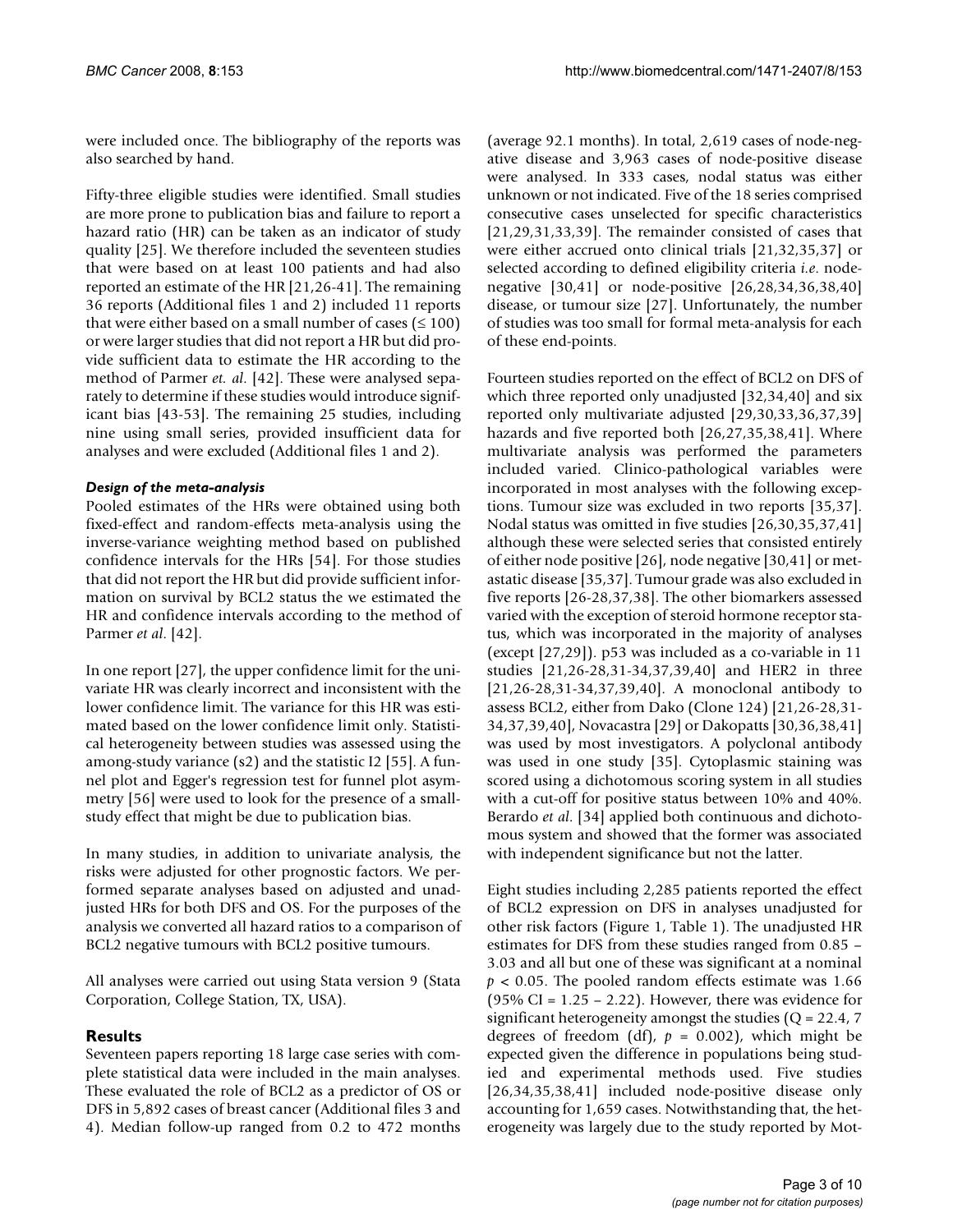| <b>Endpoint and meta-analysis model</b>                          |                 | <b>Estimate of Relative Hazard</b> |         | <b>Homogeneity Test</b> |       |
|------------------------------------------------------------------|-----------------|------------------------------------|---------|-------------------------|-------|
|                                                                  |                 | (95% CI)                           | Þ       | $Q$ (df)                | P     |
| <b>Unadjusted Disease-Free Survival</b> (8 studies, $n = 2285$ ) |                 |                                    |         |                         |       |
| Fixed                                                            | 1.5             | $(1.3 - 1.7)$                      | < 0.001 | 22.4(7)                 | 0.002 |
| Random                                                           | 1.7             | $(1.3 - 2.2)$                      | < 0.001 |                         |       |
| Fixed *                                                          | 1.7             | $(1.5 - 2.0)$                      | < 0.001 | 6.6(6)                  | 0.360 |
| Random <sup>*</sup>                                              | 1.7             | $(1.5-2.1)$                        | < 0.001 |                         |       |
| Adjusted Disease-Free Survival (11 studies, n = 2128)            |                 |                                    |         |                         |       |
| Fixed                                                            | 1.5             | $(1.3 - 1.7)$                      | < 0.001 | 17.2(10)                | 0.07  |
| Random                                                           | 1.6             | $(1.3 - 2.0)$                      | < 0.001 |                         |       |
| <b>Unadjusted Overall Survival</b> (8 studies, $n = 3910$ )      |                 |                                    |         |                         |       |
| Fixed                                                            | 1.6             | $(1.4 - 1.7)$                      | < 0.001 | 17.5(7)                 | 0.015 |
| Random                                                           | 1.6             | $(1.4 - 2.0)$                      | < 0.001 |                         |       |
| Fixed *                                                          | 1.6             | $(1.5 - 1.8)$                      | < 0.001 | 10.0(6)                 | 0.126 |
| Random <sup>*</sup>                                              | 1.7             | $(1.5 - 2.0)$                      | < 0.001 |                         |       |
| <b>Adjusted Overall Survival</b> (9 studies, $n = 3624$ )        |                 |                                    |         |                         |       |
| Fixed                                                            | 1.3             | $(1.2 - 1.4)$                      | < 0.001 | 15.5(8)                 | 0.050 |
| Random                                                           | $\mathsf{I}$ .4 | $(1.2 - 1.6)$                      | < 0.001 |                         |       |

**Table 1: Results of meta-analysis of expression of Bcl-2 and outcome in Breast Cancer.**

\* values after exclusion of the study by Motolesse *et al*. [31] (n = 157)



Funnel plot of the combined relative hazard compared to BCL2 positive **Figure 1** cases in univariate analysis from the random effects models for disease free survival in BCL2 negative cases **Funnel plot of the combined relative hazard from the random effects models for disease free survival in BCL2 negative cases compared to BCL2 positive cases in univariate analysis.**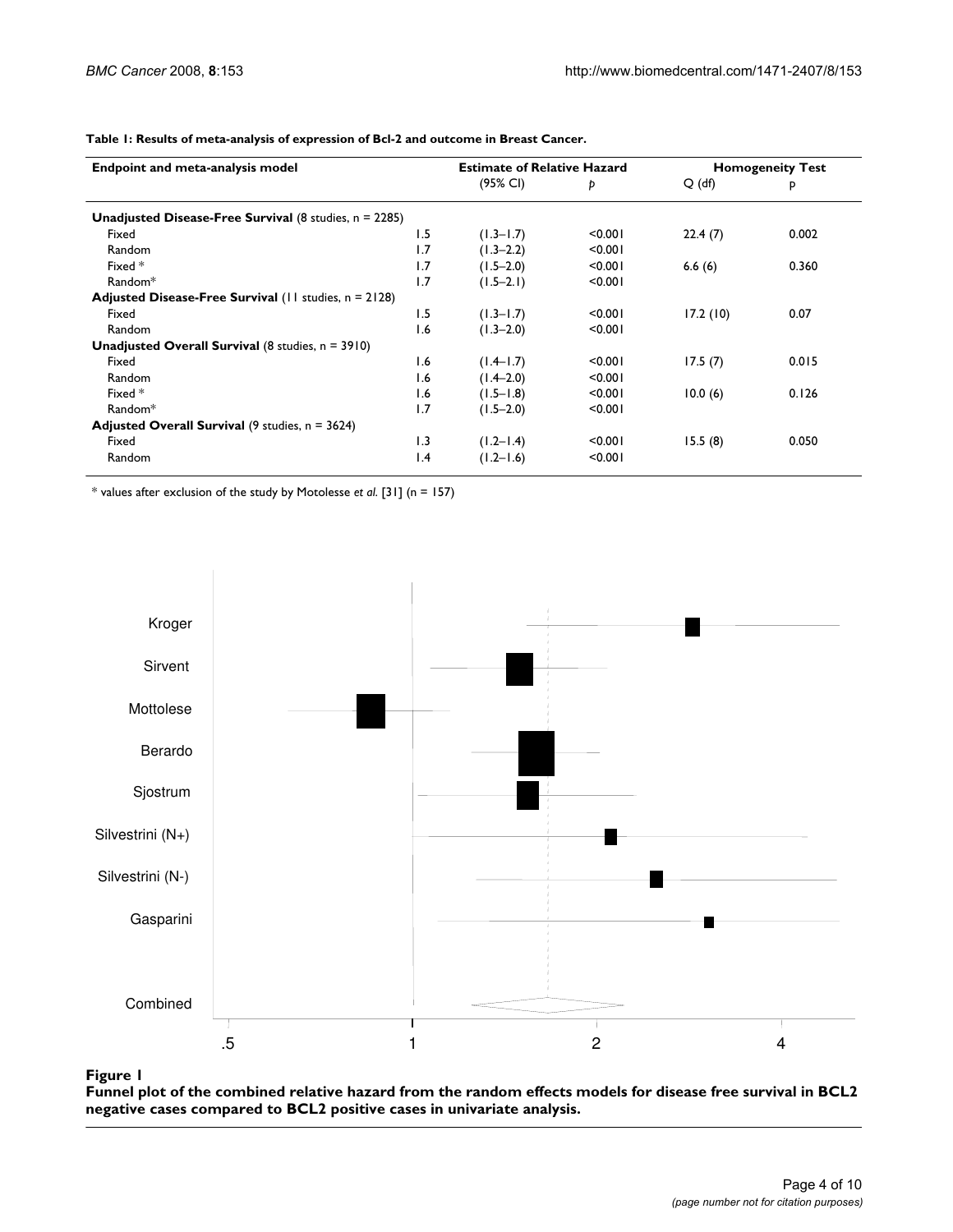tolese *et al*. [32], which was the only study to report a better outcome for BCL2 negative tumours. After the exclusion of the latter, the pooled estimate of HR was 1.74  $(95\%CI = 1.46 - 2.07)$  with no significant heterogeneity  $(Q = 6.6, 6 df, p = 0.36)$ . There was no evidence for publication bias ( $p = 0.14$ ). Eight studies were excluded from the primary analysis because they were small or because the HR was not reported but could be estimated from the data presented [43-48,52,53]. The pooled HR for these studies was  $2.11$  (95%CI =  $1.62 - 2.77$ ). This is significantly different from the estimate for the other studies (*p* = 0.02) suggesting, as predicted, a substantial bias in the HR estimates for the smaller studies and those with less completely reported data. If, however, all studies were analysed together the pooled HR estimate was 1.59  $(95\%CI = 1.41 - 1.81).$ 

Eleven studies including 2,105 patients reported the effects of BCL2 on DFS adjusted for other prognostic factors [26,27,29,30,33,35-39,41] (Table 1). The adjusted HR estimates were generally close to one but ranged from 1.10 to 3.26. In five of these studies incorporating 950

cases, BCL2 was an independent predictor of DFS. The pooled random effects HR estimate for these studies was 1.58 ( $95\%$ CI = 1.29–1.94) without evidence for significant heterogeneity between the studies (Q = 17.2, 10 df,*p*  $= 0.07$ ) or publication bias ( $p = 0.78$ ). Four of the studies that failed to show an independent association between BCL2 and DFS used the Dakopatts or a polyclonal antibody.

The effect of BCL2 expression on OS was evaluated in 12 studies in 11 reports (Table 1). HRs were unadjusted in three of these [32,34,40] and adjusted for other variables in four [28,36,37,39] and both unadjusted and adjusted HRs were given in four other reports [21,27,31,41]. The eight studies from seven reports [21,27,31,41] incorporating 3,910 cases where the expression of BCL2 was unadjusted for other variables produced hazard estimates ranging from 0.99–4.31 (Figure 2), of which 6 were statistically significant with a pooled estimate of risk of 1.64 (95% $CI = 1.36 - 1.97$ ). There was evidence of statistical heterogeneity ( $Q = 17.5$ , 7 df,  $p = 0.015$ ) that again was virtually entirely due to the contribution of the report by



Funnel plot of the combined relative hazard pared to BCL-2 positive ca **Figure 2** ses in univariate analysis from the random effects models for overall survival for BCL2 negative cases com-**Funnel plot of the combined relative hazard from the random effects models for overall survival for BCL2 negative cases compared to BCL-2 positive cases in univariate analysis.**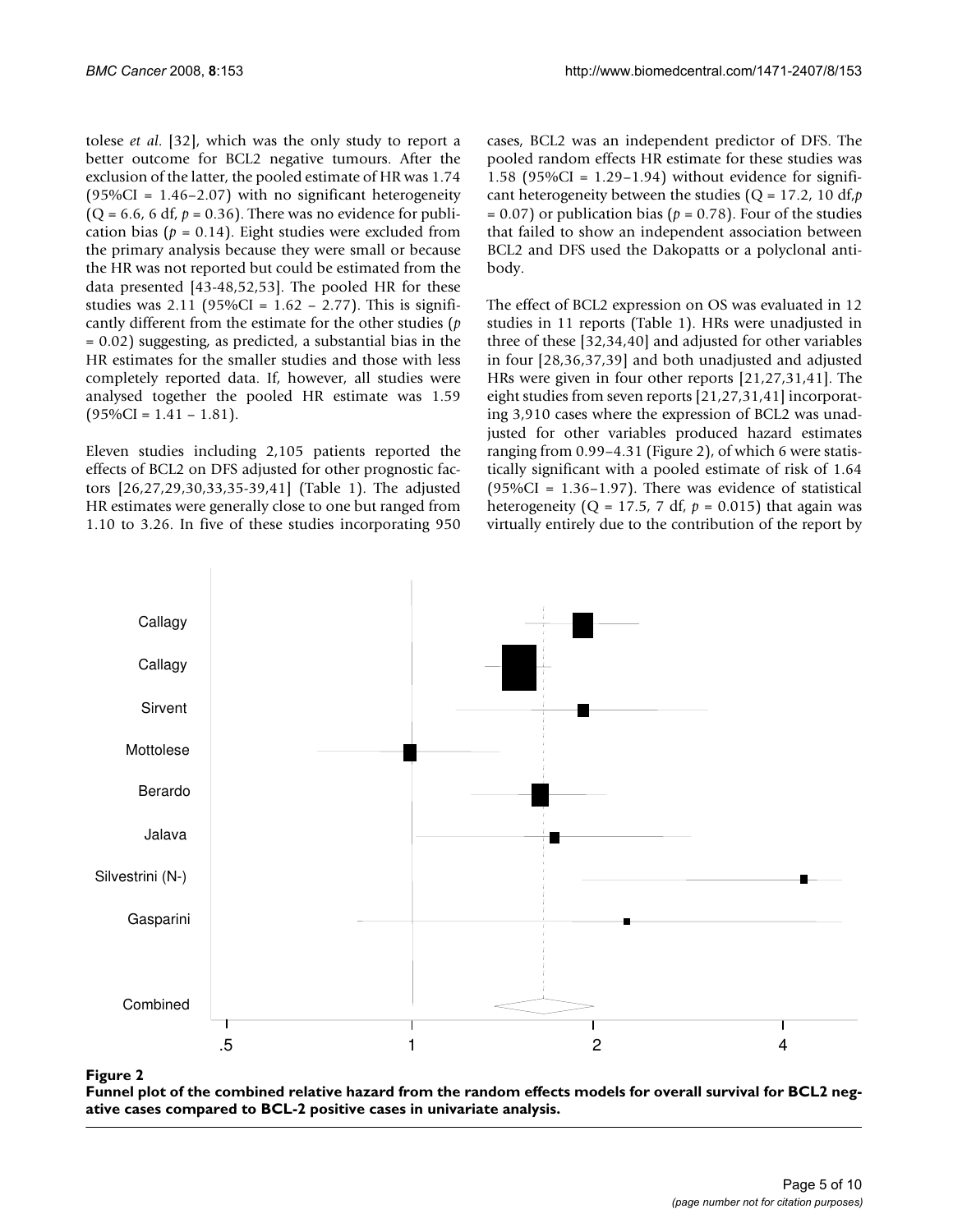Mottolese *et al*. After exclusion of this study there was little change in the HR (pooled estimate 1.73,  $95\%CI = 1.48$ – 2.02) and no evidence for heterogeneity (Q = 9.98, 6 df, *p*  $= 0.13$ ) or publication bias ( $p = 0.87$ ).

Six studies were excluded from the primary analysis because they were small or because the HR was not reported but could be estimated from the data presented [44,48-52]. The pooled HR for these studies was 3.42  $(95\%CI = 2.41 - 4.86)$ . This is significantly different from the estimate for the other studies ( $p < 0.001$ ), again suggesting a substantial bias in the HR estimates for the smaller studies. If, however, all studies were analysed together the pooled HR estimate was 1.99 (95%CI = 1.62  $-2.45$ ).

Nine series comprising 3,624 cases were used for the meta-analysis of the expression of BCL2 on OS adjusted for other parameters [21,27,28,31,36,37,39,41]. BCL2 was an independent predictor of outcome in four of these [21,36,39] totalling 2,190 cases. A narrow range of estimates was observed from 1.10 to 2.49 with a pooled estimate of  $1.37$  ( $95\%$ CI =  $1.19$ – $1.58$ ). There was borderline evidence of heterogeneity between the studies ( $Q = 15.48$ , 8 df,  $p = 0.05$ ) and evidence of publication bias ( $p =$ 0.022).

### **Discussion**

The published data incorporating 5,892 cases strongly support the prognostic role of BCL2 as assessed by IHC in breast cancer showing that it is associated with both DFS and OS (pooled HR estimates of 1.66 and 1.64 respectively). These effects were slightly attenuated but still significant in multivariate analyses (adjusted HRs of 1.58 and 1.37 for DFS and OS respectively), showing that this effect is independent of lymph node status, tumour size and tumour grade as well as a range of other biological variables on multivariate analysis.

It is possible that the result of the meta-analysis could have been influenced by differences between the 18 studies. The finding of study heterogeneity in HR estimates is unsurprising and, even though the study by Mottolese *et al*. accounted for much of the heterogeneity for DFS, there were substantial differences between the other studies that could have influenced the result. Different cohorts of patients and treatment regimes were used. Five studies used unselected consecutive series [21,29,31,33,39] and these patients were managed according to standard treatment protocols. In all of these reports, BCL2 was an independent predictor of either DFS [29,33,39] or OS [21,31,39] on multivariate analyses. Treatments varied where cases were part of a clinical trial  $[21,26,32,35,37]$ although BCL2 was still an independent predictor of DFS and OS in the majority ([26,37] and [21,37] respectively).

The cause of the heterogeneity from the study of Mottolese *et al*. is unclear. The series was part of a clinical trial that examined the influence of a number of patho-biological factors on response to adjuvant therapy. Patient characteristics, type of antibody and scoring system were similar to those used by others [21]. However, the authors showed an association between BCL2 positivity and adverse outcome, which is at variance with most other published reports and with all others included in the meta-analysis.

The types of antibodies employed and cut-offs used to define immunohistochemical positivity also varied between reports. The effect of each of these is difficult to assess but could have contributed to the observed heterogeneity. Clone 124 was the most commonly used and was used in the majority of studies where BCL2 was an independent predictor of DFS or OS [21,26- 28,31,33,37,39,40]. In contrast, most reports that used the Dakopatts monoclonal antibody or a polyclonal antibody [30,35,36,41] failed to show a statistically significant association with DFS or OS, although the direction of effect was the same. There was little difference in the scoring systems between the studies although the different cut-off points varied from 10% to 40%. The inclusion of different combinations of variables in multivariate analyses could also have affected the results of a pooled estimate of the adjusted HRs. The purpose of the metaanalysis was to establish if the association of BCL2 with prognosis is independent of other confounders. The majority of studies included the most important variables in their analysis, which suggests that the pooled adjusted estimate of hazard is robust and supports BCL2 as an independent risk factor. In addition, the similarity between the HRs observed for BCL2 in both univariate and multivariate analyses, where both types of analyses were performed also attest to its prognostic role.

The effect of bias on the meta-analysis should also be considered. Seventeen eligible reports provided data suitable for the meta-analysis. Thirty six eligible studies were excluded, including studies using small series and those that did not provide minimum data for the pooled analysis. The exclusion of small studies may have minimised the effect of publication bias – the non-publication of studies with null results – by not including reports of small series that are more likely to be published if they show a positive result. This is supported by our findings that the HRs reported by smaller studies were systematically larger than those reported by the larger studies. The inclusion of only large studies and those that meet minimum quality criteria in the meta-analysis maximised the chance of the pooled estimate of HR representing the true HR. Whether we have been able to retrieve all relevant reports in the literature is unclear. In particular, it is possi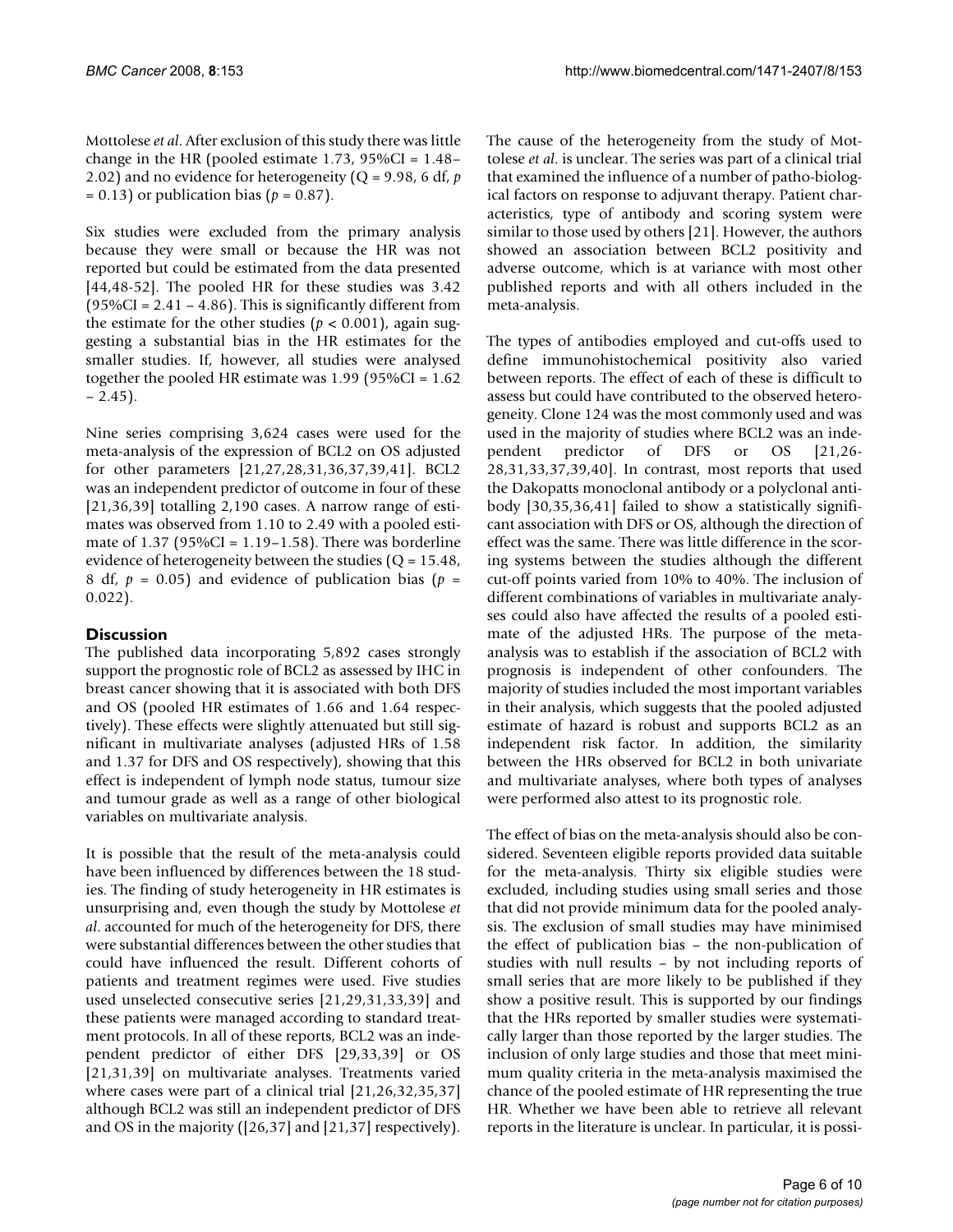ble that our search strategy will have missed studies evaluating BCL2 as one of multiple markers, but where no association with outcome was detected. This is perhaps most likely to occur in studies using TMAs. However, if large negative studies had been missed, a substantial degree of publication bias (perhaps a misnomer here as the data may be published and not retrieved) would have been detected, whereas we found little evidence for this. It seems unlikely that missing data bias either through nonpublication, or through failure to identify and retrieve the data, would have led to a substantial overestimation of the meta-analysis HR estimates.

The mechanisms through which BCL2 might exert its protective effect in breast cancer are unclear. Whether it is consequent upon its role in apoptosis or whether nonapoptotic functions are involved is unknown. The antiapoptotic role of BCL2 is well characterised but its function in cell cycle control has received less attention. The latter is well supported by cell line studies that show BCL2 expression delays G1 progression and G1-S transition by prolonging G0 and is capable of growth inhibitory effects analogous to those of p53 [24,57]. It is postulated that the dominance of one of these functions over another may depend on the cell type and physiology and that the antiproliferative effect translates into a tumour suppressor role in solid epithelial tumours including breast cancer. Furthermore, it remains to be established if other proteins *e.g*. Wnt11 [58] or bcl homologues potentiate the tumour suppressor role of BCL2 in breast cancer. At least 20 bcl proteins are known that may act in a synergistic manner, analogous to the co-operative effect of MYC and BCL2 in lymphomagenesis.

The therapeutic implication of our findings and how BCL2 might improve prognostication and/or selection of patients for treatment remain to be determined. The data presented here shows that BCL2 has the potential to improve patient stratification and guide patient management. Currently, patients are stratified into different treatment categories based primarily on nodal status, tumour size, tumour grade, receptor status, patient age and, to a lesser extent, tumour type. A range of guidelines *e.g*. St. Gallen, National Institutes of Health Consensus Development Panel, National Comprehensive Cancer Network (NCCN) Clinical Practice Guidelines and prognostic systems *e.g*. NPI, ADJUVANT! are used internationally, each of which combines these features in different ways to assign patients to risk categories. Recommendations for systemic treatment are made by some, for example, the NCCN recommends adjuvant chemotherapy for tumours > 1 cm in combination, with adjuvant hormonal and traztuzumab depending on receptor status, but not for small  $(\leq 5$  mm), node-negative invasive tumours or for nodenegative grade 1 tumours between 6 mm and 1 cm. In the UK, the NPI is used widely to inform decisions on adjuvant therapy [59,60], however, there is no agreement on cut-off values. The prognostic value of the NPI is supported from validation studies but no new prognostic factors have been shown that add substantially to its use. Taken in conjunction with previous data, our results suggest that BCL2 could improve the stratification of patients by the NPI and could separate both the moderate and the poor prognostic groups each into two prognostic categories. We showed previously that the prognostic effect of BCL2 status is maximal in the first five years after a diagnosis of breast cancer and wanes thereafter, suggesting that its utility as a diagnostic adjunct may be limited to this period. Even if BCL2 were to be used in clinical decision making, the most appropriate cut-off used to assign positivity is uncertain. Our previous report [21] indicated that a dichotomous scoring system using a 10% cut-off provided the most parsimonious fit for predicting overall survival using a cox regression analysis, but published data are insufficient to replicate this.

The number of studies included in the meta-analysis with different treatment endpoints was too small to perform a meaningful analysis of its predictive role. However, there is an emerging consensus that BCL2 plays a key role in determining response to endocrine therapy and chemotherapy [61]. BCL2 is an oestrogen responsive gene [58,62] and many clinical studies have shown an association with favourable response to endocrine therapy [40,61,63]. BCL2 is a component of the 21-gene signature used to predict recurrence in tamoxifen-treated ER-positive node-negative breast cancer and its role is being evaluated prospectively in the TAILORx trial [14].

#### **Conclusion**

In summary, we have shown that BCL2 is an independent prognostic marker in two large series of breast cancer [21] and, here, provide an estimate of the average size of this association with outcome in a meta-analysis on 16 other series totalling over 5,000 patients. Using this approach, we have demonstrated the prognostic power of a single marker in breast cancer. Large studies, both observational cohorts and clinical trials, are now urgently needed to test whether BCL2 and multiple other markers can provide prognostic information in addition to currently used standards and also to establish if BCL2 has clinical utility.

#### **List of abbreviations**

CI: confidence interval; df: degrees of freedom; DFS: disease free survival; EC: epirubicin and cyclophosphamide; G-CSF: granulocyte colony stimulating factor; HER2: Human epidermal growth factor receptor; HR: hazard ratio; IHC: immunohistochemistry; NCCN: National Comprehensive Cancer Network; NPI: Nottingham Prognostic Index; OS: overall survival; TAILORx: Trial Assign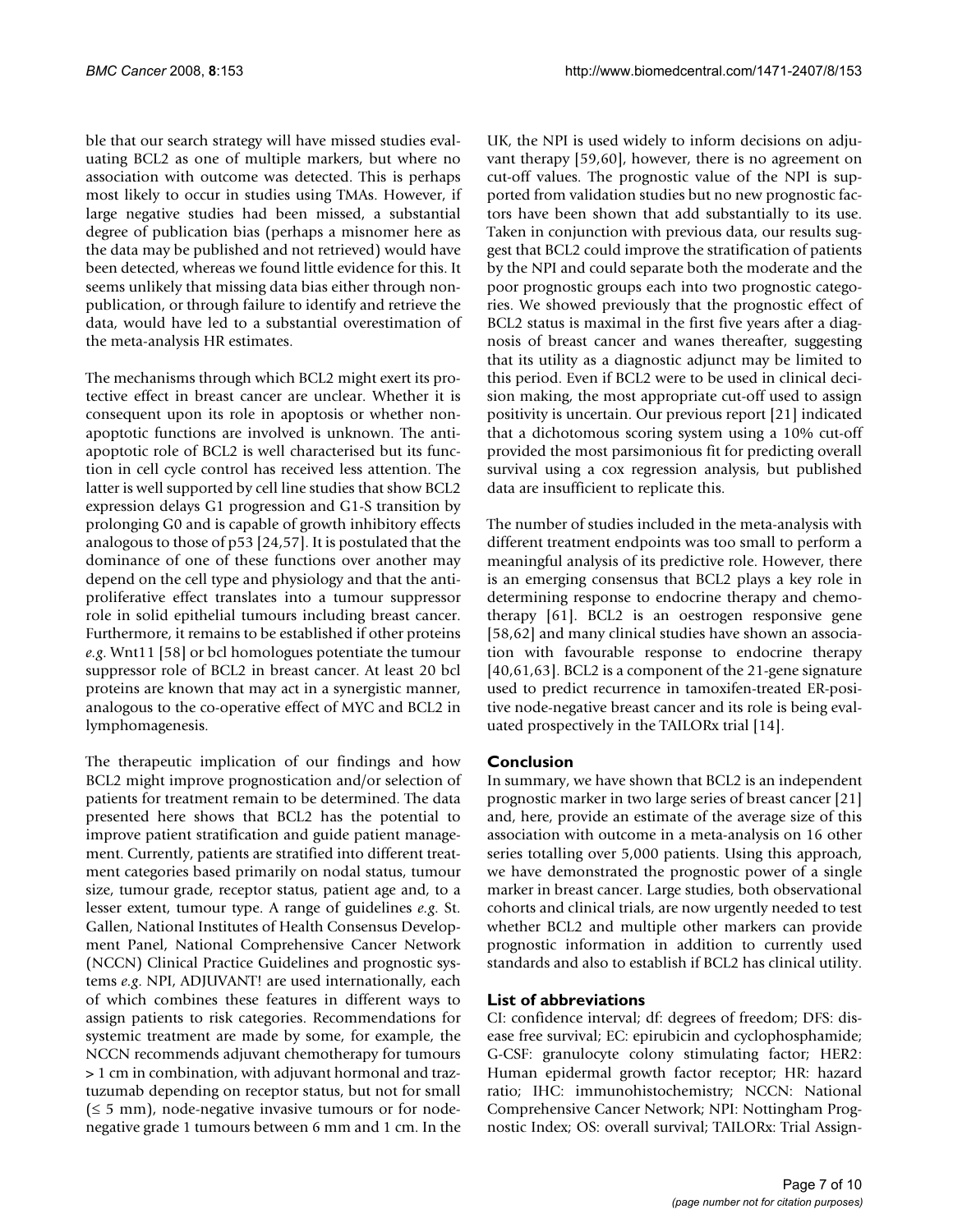ing Individualized Options for Treatment (Rx); TMA: tissue micro-array; TNM: tumour, nodal status, metastasis; UICC: Union Internationale Contre le Cancer.

#### **Competing interests**

The authors declare that they have no competing interests.

#### **Authors' contributions**

MJW performed the search of pubmed and organised the data. GMC organised the data, drafted and finalised the manuscript. PDPP performed the meta-analysis. PDPP and CC both contributed to writing and finalising of the manuscript. All authors read and approved the final manuscript.

#### **Additional material**

#### **Additional file 1**

*Table of 36 studies excluded from the meta-analysis. table summarising the 36 studies excluded from the meta-analysis on the basis of small study size and the provision of insufficient data for the pooled analysis.* Click here for file

[\[http://www.biomedcentral.com/content/supplementary/1471-](http://www.biomedcentral.com/content/supplementary/1471-2407-8-153-S1.xls) 2407-8-153-S1.xls]

#### **Additional file 2**

*References for 36 studies excluded from meta-analysis. References for the 36 studies summarised in additional file 1 that were excluded from metaanalysis.*

Click here for file

[\[http://www.biomedcentral.com/content/supplementary/1471-](http://www.biomedcentral.com/content/supplementary/1471-2407-8-153-S2.doc) 2407-8-153-S2.doc]

#### **Additional file 3**

*Reports examining the association between expression of BCL2 and DFS and/or OS that include over 100 cases of breast cancer. table summarising the 17 reports included for the meta-analysis.*

Click here for file

[\[http://www.biomedcentral.com/content/supplementary/1471-](http://www.biomedcentral.com/content/supplementary/1471-2407-8-153-S3.doc) 2407-8-153-S3.doc]

#### **Additional file 4**

*Results of univariate and multivariate analyses for OS and DFS for 17 studies included in the meta-analysis. table summarising the results of univariate and multivariate analysis in 17 reports included for the metaanalysis.*

Click here for file

[\[http://www.biomedcentral.com/content/supplementary/1471-](http://www.biomedcentral.com/content/supplementary/1471-2407-8-153-S4.doc) 2407-8-153-S4.doc]

#### **Acknowledgements**

The authors received no specific funding for this study.

#### **References**

1. Galea MH, Blamey RW, Elston CE, Ellis IO: **[The Nottingham Prog](http://www.ncbi.nlm.nih.gov/entrez/query.fcgi?cmd=Retrieve&db=PubMed&dopt=Abstract&list_uids=1391987)[nostic Index in primary breast cancer.](http://www.ncbi.nlm.nih.gov/entrez/query.fcgi?cmd=Retrieve&db=PubMed&dopt=Abstract&list_uids=1391987)** *Breast Cancer Res Treat* 1992, **22(3):**207-219.

- 2. Elston CW, Ellis IO: **[Pathological prognostic factors in breast](http://www.ncbi.nlm.nih.gov/entrez/query.fcgi?cmd=Retrieve&db=PubMed&dopt=Abstract&list_uids=1757079) [cancer. I. The value of histological grade in breast cancer:](http://www.ncbi.nlm.nih.gov/entrez/query.fcgi?cmd=Retrieve&db=PubMed&dopt=Abstract&list_uids=1757079) [experience from a large study with long-term follow-up.](http://www.ncbi.nlm.nih.gov/entrez/query.fcgi?cmd=Retrieve&db=PubMed&dopt=Abstract&list_uids=1757079)** *Histopathology* 1991, **19(5):**403-410.
- 3. Caldas C, Aparicio SA: **[The molecular outlook.](http://www.ncbi.nlm.nih.gov/entrez/query.fcgi?cmd=Retrieve&db=PubMed&dopt=Abstract&list_uids=11831227)** *Nature* 2002, **415(6871):**484-485.
- 4. Goldhirsch A, Glick JH, Gelber RD, Senn HJ: **[Meeting highlights:](http://www.ncbi.nlm.nih.gov/entrez/query.fcgi?cmd=Retrieve&db=PubMed&dopt=Abstract&list_uids=9811309) [International Consensus Panel on the Treatment of Primary](http://www.ncbi.nlm.nih.gov/entrez/query.fcgi?cmd=Retrieve&db=PubMed&dopt=Abstract&list_uids=9811309) [Breast Cancer.](http://www.ncbi.nlm.nih.gov/entrez/query.fcgi?cmd=Retrieve&db=PubMed&dopt=Abstract&list_uids=9811309)** *J Natl Cancer Inst* 1998, **90(21):**1601-1608.
- 5. Eifel P, Axelson JA, Costa J, Crowley J, Curran WJ Jr., Deshler A, Fulton S, Hendricks CB, Kemeny M, Kornblith AB, Louis TA, Markman M, Mayer R, Roter D: **[National Institutes of Health Consensus](http://www.ncbi.nlm.nih.gov/entrez/query.fcgi?cmd=Retrieve&db=PubMed&dopt=Abstract&list_uids=11438563) [Development Conference Statement: adjuvant therapy for](http://www.ncbi.nlm.nih.gov/entrez/query.fcgi?cmd=Retrieve&db=PubMed&dopt=Abstract&list_uids=11438563) [breast cancer, November 1-3, 2000.](http://www.ncbi.nlm.nih.gov/entrez/query.fcgi?cmd=Retrieve&db=PubMed&dopt=Abstract&list_uids=11438563)** *J Natl Cancer Inst* 2001, **93(13):**979-989.
- 6. Ravdin PM, Siminoff LA, Davis GJ, Mercer MB, Hewlett J, Gerson N, Parker HL: **[Computer program to assist in making decisions](http://www.ncbi.nlm.nih.gov/entrez/query.fcgi?cmd=Retrieve&db=PubMed&dopt=Abstract&list_uids=11181660) [about adjuvant therapy for women with early breast cancer.](http://www.ncbi.nlm.nih.gov/entrez/query.fcgi?cmd=Retrieve&db=PubMed&dopt=Abstract&list_uids=11181660)** *J Clin Oncol* 2001, **19(4):**980-991.
- 7. Fitzgibbons PL, Page DL, Weaver D, Thor AD, Allred DC, Clark GM, Ruby SG, O'Malley F, Simpson JF, Connolly JL, Hayes DF, Edge SB, Lichter A, Schnitt SJ: **[Prognostic factors in breast cancer. Col](http://www.ncbi.nlm.nih.gov/entrez/query.fcgi?cmd=Retrieve&db=PubMed&dopt=Abstract&list_uids=10888772)[lege of American Pathologists Consensus Statement 1999.](http://www.ncbi.nlm.nih.gov/entrez/query.fcgi?cmd=Retrieve&db=PubMed&dopt=Abstract&list_uids=10888772)** *Arch Pathol Lab Med* 2000, **124(7):**966-978.
- 8. van 't Veer LJ, Dai H, van de Vijver MJ, He YD, Hart AA, Mao M, Peterse HL, van der Kooy K, Marton MJ, Witteveen AT, Schreiber GJ, Kerkhoven RM, Roberts C, Linsley PS, Bernards R, Friend SH: **[Gene](http://www.ncbi.nlm.nih.gov/entrez/query.fcgi?cmd=Retrieve&db=PubMed&dopt=Abstract&list_uids=11823860) [expression profiling predicts clinical outcome of breast can](http://www.ncbi.nlm.nih.gov/entrez/query.fcgi?cmd=Retrieve&db=PubMed&dopt=Abstract&list_uids=11823860)[cer.](http://www.ncbi.nlm.nih.gov/entrez/query.fcgi?cmd=Retrieve&db=PubMed&dopt=Abstract&list_uids=11823860)** *Nature* 2002, **415(6871):**530-536.
- 9. Wang Y, Klijn JG, Zhang Y, Sieuwerts AM, Look MP, Yang F, Talantov D, Timmermans M, Meijer-van Gelder ME, Yu J, Jatkoe T, Berns EM, Atkins D, Foekens JA: **[Gene-expression profiles to predict dis](http://www.ncbi.nlm.nih.gov/entrez/query.fcgi?cmd=Retrieve&db=PubMed&dopt=Abstract&list_uids=15721472)[tant metastasis of lymph-node-negative primary breast can](http://www.ncbi.nlm.nih.gov/entrez/query.fcgi?cmd=Retrieve&db=PubMed&dopt=Abstract&list_uids=15721472)[cer.](http://www.ncbi.nlm.nih.gov/entrez/query.fcgi?cmd=Retrieve&db=PubMed&dopt=Abstract&list_uids=15721472)** *Lancet* 2005, **365(9460):**671-679.
- 10. Eden P, Ritz C, Rose C, Ferno M, Peterson C: **["Good Old" clinical](http://www.ncbi.nlm.nih.gov/entrez/query.fcgi?cmd=Retrieve&db=PubMed&dopt=Abstract&list_uids=15288284) [markers have similar power in breast cancer prognosis as](http://www.ncbi.nlm.nih.gov/entrez/query.fcgi?cmd=Retrieve&db=PubMed&dopt=Abstract&list_uids=15288284) [microarray gene expression profilers.](http://www.ncbi.nlm.nih.gov/entrez/query.fcgi?cmd=Retrieve&db=PubMed&dopt=Abstract&list_uids=15288284)** *Eur J Cancer* 2004, **40(12):**1837-1841.
- 11. Naderi A, Teschendorff AE, Barbosa-Morais NL, Pinder SE, Green AR, Powe DG, Robertson JF, Aparicio S, Ellis IO, Brenton JD, Caldas C: **[A gene-expression signature to predict survival in breast](http://www.ncbi.nlm.nih.gov/entrez/query.fcgi?cmd=Retrieve&db=PubMed&dopt=Abstract&list_uids=16936776) [cancer across independent data sets.](http://www.ncbi.nlm.nih.gov/entrez/query.fcgi?cmd=Retrieve&db=PubMed&dopt=Abstract&list_uids=16936776)** *Oncogene* 2007, **26(10):**1507-1516.
- 12. Teschendorff AE, Naderi A, Barbosa-Morais NL, Pinder SE, Ellis IO, Aparicio S, Brenton JD, Caldas C: **[A consensus prognostic gene](http://www.ncbi.nlm.nih.gov/entrez/query.fcgi?cmd=Retrieve&db=PubMed&dopt=Abstract&list_uids=17076897) [expression classifier for ER positive breast cancer.](http://www.ncbi.nlm.nih.gov/entrez/query.fcgi?cmd=Retrieve&db=PubMed&dopt=Abstract&list_uids=17076897)** *Genome Biol* 2006, **7(10):**R101.
- 13. Bogaerts J, Cardoso F, Buyse M, Braga S, Loi S, Harrison JA, Bines J, Mook S, Decker N, Ravdin P, Therasse P, Rutgers E, van 't Veer LJ, Piccart M: **[Gene signature evaluation as a prognostic tool:](http://www.ncbi.nlm.nih.gov/entrez/query.fcgi?cmd=Retrieve&db=PubMed&dopt=Abstract&list_uids=17019432) [challenges in the design of the MINDACT trial.](http://www.ncbi.nlm.nih.gov/entrez/query.fcgi?cmd=Retrieve&db=PubMed&dopt=Abstract&list_uids=17019432)** *Nat Clin Pract Oncol* 2006, **3(10):**540-551.
- 14. Sparano JA: **[TAILORx: trial assigning individualized options](http://www.ncbi.nlm.nih.gov/entrez/query.fcgi?cmd=Retrieve&db=PubMed&dopt=Abstract&list_uids=17092406) [for treatment \(Rx\).](http://www.ncbi.nlm.nih.gov/entrez/query.fcgi?cmd=Retrieve&db=PubMed&dopt=Abstract&list_uids=17092406)** *Clin Breast Cancer* 2006, **7(4):**347-350.
- 15. Perou CM, Sorlie T, Eisen MB, van de Rijn M, Jeffrey SS, Rees CA, Pollack JR, Ross DT, Johnsen H, Akslen LA, Fluge O, Pergamenschikov A, Williams C, Zhu SX, Lonning PE, Borresen-Dale AL, Brown PO, Botstein D: **[Molecular portraits of human breast tumours.](http://www.ncbi.nlm.nih.gov/entrez/query.fcgi?cmd=Retrieve&db=PubMed&dopt=Abstract&list_uids=10963602)** *Nature* 2000, **406(6797):**747-752.
- 16. Sorlie T, Perou CM, Tibshirani R, Aas T, Geisler S, Johnsen H, Hastie T, Eisen MB, van de Rijn M, Jeffrey SS, Thorsen T, Quist H, Matese JC, Brown PO, Botstein D, Eystein Lonning P, Borresen-Dale AL: **[Gene](http://www.ncbi.nlm.nih.gov/entrez/query.fcgi?cmd=Retrieve&db=PubMed&dopt=Abstract&list_uids=11553815) [expression patterns of breast carcinomas distinguish tumor](http://www.ncbi.nlm.nih.gov/entrez/query.fcgi?cmd=Retrieve&db=PubMed&dopt=Abstract&list_uids=11553815) [subclasses with clinical implications.](http://www.ncbi.nlm.nih.gov/entrez/query.fcgi?cmd=Retrieve&db=PubMed&dopt=Abstract&list_uids=11553815)** *Proc Natl Acad Sci U S A* 2001, **98(19):**10869-10874.
- 17. Blenkiron C, Goldstein LD, Thorne NP, Spiteri I, Chin SF, Dunning MJ, Barbosa-Morais NL, Teschendorff AE, Green AR, Ellis IO, Tavare S, Caldas C, Miska EA: **[MicroRNA expression profiling of human](http://www.ncbi.nlm.nih.gov/entrez/query.fcgi?cmd=Retrieve&db=PubMed&dopt=Abstract&list_uids=17922911) [breast cancer identifies new markers of tumour subtype.](http://www.ncbi.nlm.nih.gov/entrez/query.fcgi?cmd=Retrieve&db=PubMed&dopt=Abstract&list_uids=17922911)** *Genome Biol* 2007, **8(10):**R214.
- 18. Callagy G, Cattaneo E, Daigo Y, Happerfield L, Bobrow LG, Pharoah PD, Caldas C: **[Molecular classification of breast carcinomas](http://www.ncbi.nlm.nih.gov/entrez/query.fcgi?cmd=Retrieve&db=PubMed&dopt=Abstract&list_uids=12605033) [using tissue microarrays.](http://www.ncbi.nlm.nih.gov/entrez/query.fcgi?cmd=Retrieve&db=PubMed&dopt=Abstract&list_uids=12605033)** *Diagn Mol Pathol* 2003, **12(1):**27-34.
- 19. Nielsen TO, Andrews HN, Cheang M, Kucab JE, Hsu FD, Ragaz J, Gilks CB, Makretsov N, Bajdik CD, Brookes C, Neckers LM, Evdokimova V, Huntsman DG, Dunn SE: **[Expression of the insulin-like](http://www.ncbi.nlm.nih.gov/entrez/query.fcgi?cmd=Retrieve&db=PubMed&dopt=Abstract&list_uids=14729636)**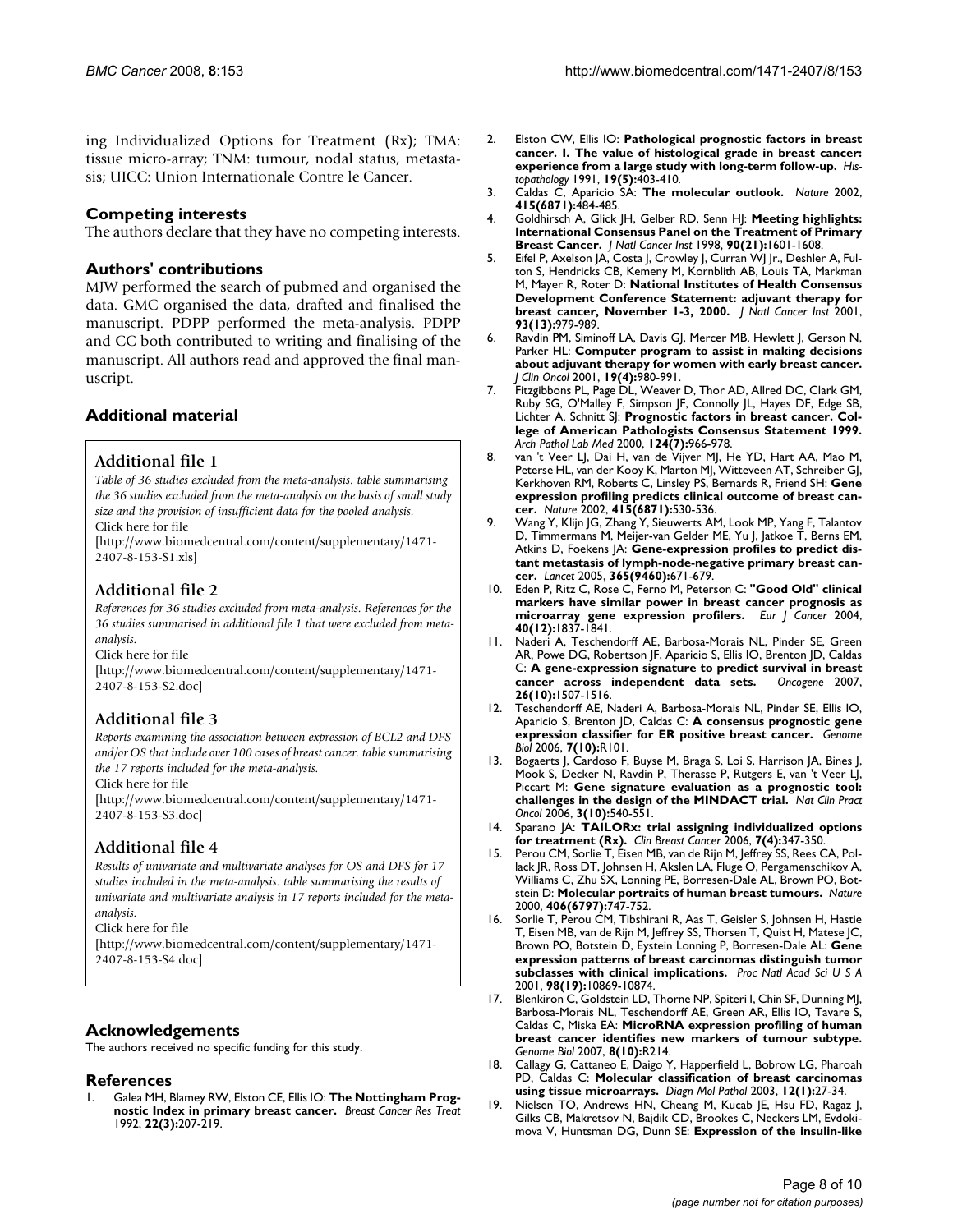**[growth factor I receptor and urokinase plasminogen activa](http://www.ncbi.nlm.nih.gov/entrez/query.fcgi?cmd=Retrieve&db=PubMed&dopt=Abstract&list_uids=14729636)tor in breast cancer is associated with poor survival: poten[tial for intervention with 17-allylamino geldanamycin.](http://www.ncbi.nlm.nih.gov/entrez/query.fcgi?cmd=Retrieve&db=PubMed&dopt=Abstract&list_uids=14729636)** *Cancer Res* 2004, **64(1):**286-291.

- 20. Makretsov NA, Huntsman DG, Nielsen TO, Yorida E, Peacock M, Cheang MC, Dunn SE, Hayes M, van de Rijn M, Bajdik C, Gilks CB: **[Hierarchical clustering analysis of tissue microarray immu](http://www.ncbi.nlm.nih.gov/entrez/query.fcgi?cmd=Retrieve&db=PubMed&dopt=Abstract&list_uids=15448001)nostaining data identifies prognostically significant groups of [breast carcinoma.](http://www.ncbi.nlm.nih.gov/entrez/query.fcgi?cmd=Retrieve&db=PubMed&dopt=Abstract&list_uids=15448001)** *Clin Cancer Res* 2004, **10(18 Pt 1):**6143-6151.
- 21. Callagy GM, Pharoah PD, Pinder SE, Hsu FD, Nielsen TO, Ragaz J, Ellis IO, Huntsman D, Caldas C: **[Bcl-2 is a prognostic marker in](http://www.ncbi.nlm.nih.gov/entrez/query.fcgi?cmd=Retrieve&db=PubMed&dopt=Abstract&list_uids=16638854) [breast cancer independently of the Nottingham Prognostic](http://www.ncbi.nlm.nih.gov/entrez/query.fcgi?cmd=Retrieve&db=PubMed&dopt=Abstract&list_uids=16638854) [Index.](http://www.ncbi.nlm.nih.gov/entrez/query.fcgi?cmd=Retrieve&db=PubMed&dopt=Abstract&list_uids=16638854)** *Clin Cancer Res* 2006, **12(8):**2468-2475.
- 22. McDonnell TJ, Korsmeyer SJ: **[Progression from lymphoid hyper](http://www.ncbi.nlm.nih.gov/entrez/query.fcgi?cmd=Retrieve&db=PubMed&dopt=Abstract&list_uids=1987477)[plasia to high-grade malignant lymphoma in mice transgenic](http://www.ncbi.nlm.nih.gov/entrez/query.fcgi?cmd=Retrieve&db=PubMed&dopt=Abstract&list_uids=1987477) [for the t\(14; 18\).](http://www.ncbi.nlm.nih.gov/entrez/query.fcgi?cmd=Retrieve&db=PubMed&dopt=Abstract&list_uids=1987477)** *Nature* 1991, **349(6306):**254-256.
- 23. McDonnell TJ, Troncoso P, Brisbay SM, Logothetis C, Chung LW, Hsieh JT, Tu SM, Campbell ML: **[Expression of the protooncogene](http://www.ncbi.nlm.nih.gov/entrez/query.fcgi?cmd=Retrieve&db=PubMed&dopt=Abstract&list_uids=1458483) [bcl-2 in the prostate and its association with emergence of](http://www.ncbi.nlm.nih.gov/entrez/query.fcgi?cmd=Retrieve&db=PubMed&dopt=Abstract&list_uids=1458483) [androgen-independent prostate cancer.](http://www.ncbi.nlm.nih.gov/entrez/query.fcgi?cmd=Retrieve&db=PubMed&dopt=Abstract&list_uids=1458483)** *Cancer Res* 1992, **52(24):**6940-6944.
- 24. Pietenpol JA, Papadopoulos N, Markowitz S, Willson JK, Kinzler KW, Vogelstein B: **[Paradoxical inhibition of solid tumor cell growth](http://www.ncbi.nlm.nih.gov/entrez/query.fcgi?cmd=Retrieve&db=PubMed&dopt=Abstract&list_uids=8033089) [by bcl2.](http://www.ncbi.nlm.nih.gov/entrez/query.fcgi?cmd=Retrieve&db=PubMed&dopt=Abstract&list_uids=8033089)** *Cancer Res* 1994, **54(14):**3714-3717.
- 25. McShane LM, Altman DG, Sauerbrei W, Taube SE, Gion M, Clark GM: **[Reporting recommendations for tumor marker prognostic](http://www.ncbi.nlm.nih.gov/entrez/query.fcgi?cmd=Retrieve&db=PubMed&dopt=Abstract&list_uids=16106022) [studies \(REMARK\).](http://www.ncbi.nlm.nih.gov/entrez/query.fcgi?cmd=Retrieve&db=PubMed&dopt=Abstract&list_uids=16106022)** *J Natl Cancer Inst* 2005, **97(16):**1180-1184.
- 26. Kroger N, Milde-Langosch K, Riethdorf S, Schmoor C, Schumacher M, Zander AR, Loning T: **[Prognostic and predictive effects of](http://www.ncbi.nlm.nih.gov/entrez/query.fcgi?cmd=Retrieve&db=PubMed&dopt=Abstract&list_uids=16397038) [immunohistochemical factors in high-risk primary breast](http://www.ncbi.nlm.nih.gov/entrez/query.fcgi?cmd=Retrieve&db=PubMed&dopt=Abstract&list_uids=16397038) [cancer patients.](http://www.ncbi.nlm.nih.gov/entrez/query.fcgi?cmd=Retrieve&db=PubMed&dopt=Abstract&list_uids=16397038)** *Clin Cancer Res* 2006, **12(1):**159-168.
- Sirvent JJ, Aguilar MC, Olona M, Pelegri A, Blazquez S, Gutierrez C: **[Prognostic value of apoptosis in breast cancer \(pT1-pT2\). A](http://www.ncbi.nlm.nih.gov/entrez/query.fcgi?cmd=Retrieve&db=PubMed&dopt=Abstract&list_uids=15168338) TUNEL, p53, bcl-2, bag-1 and Bax immunohistochemical [study.](http://www.ncbi.nlm.nih.gov/entrez/query.fcgi?cmd=Retrieve&db=PubMed&dopt=Abstract&list_uids=15168338)** *Histol Histopathol* 2004, **19(3):**759-770.
- 28. Chang J, Clark GM, Allred DC, Mohsin S, Chamness G, Elledge RM: **[Survival of patients with metastatic breast carcinoma:](http://www.ncbi.nlm.nih.gov/entrez/query.fcgi?cmd=Retrieve&db=PubMed&dopt=Abstract&list_uids=12548595) importance of prognostic markers of the primary tumor.** *Cancer* 2003, **97(3):**545-553.
- 29. Yang Q, Sakurai T, Yoshimura G, Suzuma T, Umemura T, Nakamura M, Nakamura Y, Mori I, Kakudo K: **[Prognostic value of Bcl-2 in](http://www.ncbi.nlm.nih.gov/entrez/query.fcgi?cmd=Retrieve&db=PubMed&dopt=Abstract&list_uids=12469156) [invasive breast cancer receiving chemotherapy and endo](http://www.ncbi.nlm.nih.gov/entrez/query.fcgi?cmd=Retrieve&db=PubMed&dopt=Abstract&list_uids=12469156)[crine therapy.](http://www.ncbi.nlm.nih.gov/entrez/query.fcgi?cmd=Retrieve&db=PubMed&dopt=Abstract&list_uids=12469156)** *Oncol Rep* 2003, **10(1):**121-125.
- 30. Kymionis GD, Dimitrakakis CE, Konstadoulakis MM, Arzimanoglou I, Leandros E, Chalkiadakis G, Keramopoulos A, Michalas S: **[Can](http://www.ncbi.nlm.nih.gov/entrez/query.fcgi?cmd=Retrieve&db=PubMed&dopt=Abstract&list_uids=11469882) [expression of apoptosis genes, bcl-2 and bax, predict survival](http://www.ncbi.nlm.nih.gov/entrez/query.fcgi?cmd=Retrieve&db=PubMed&dopt=Abstract&list_uids=11469882) and responsiveness to chemotherapy in node-negative [breast cancer patients?](http://www.ncbi.nlm.nih.gov/entrez/query.fcgi?cmd=Retrieve&db=PubMed&dopt=Abstract&list_uids=11469882)** *J Surg Res* 2001, **99(2):**161-168.
- 31. Jalava PJ, Collan YU, Kuopio T, Juntti-Patinen L, Kronqvist P: **[Bcl-2](http://www.ncbi.nlm.nih.gov/entrez/query.fcgi?cmd=Retrieve&db=PubMed&dopt=Abstract&list_uids=10810424) [immunostaining: a way to finding unresponsive postmeno](http://www.ncbi.nlm.nih.gov/entrez/query.fcgi?cmd=Retrieve&db=PubMed&dopt=Abstract&list_uids=10810424)[pausal N+ breast cancer patients.](http://www.ncbi.nlm.nih.gov/entrez/query.fcgi?cmd=Retrieve&db=PubMed&dopt=Abstract&list_uids=10810424)** *Anticancer Res* 2000, **20(2B):**1213-1219.
- 32. Mottolese M, Benevolo M, Del Monte G, Buglioni S, Papaldo P, Nistico C, Di Filippo F, Vasselli S, Vici P, Botti C: **[Role of P53 and BCL-](http://www.ncbi.nlm.nih.gov/entrez/query.fcgi?cmd=Retrieve&db=PubMed&dopt=Abstract&list_uids=11153146)[2 in high-risk breast cancer patients treated with adjuvant](http://www.ncbi.nlm.nih.gov/entrez/query.fcgi?cmd=Retrieve&db=PubMed&dopt=Abstract&list_uids=11153146) [anthracycline-based chemotherapy.](http://www.ncbi.nlm.nih.gov/entrez/query.fcgi?cmd=Retrieve&db=PubMed&dopt=Abstract&list_uids=11153146)** *J Cancer Res Clin Oncol* 2000, **126(12):**722-729.
- 33. Le MG, Mathieu MC, Douc-Rasy S, Le Bihan ML, Adb El All H, Spielmann M, Riou G: **[c-myc, p53 and bcl-2, apoptosis-related genes](http://www.ncbi.nlm.nih.gov/entrez/query.fcgi?cmd=Retrieve&db=PubMed&dopt=Abstract&list_uids=10567899) [in infiltrating breast carcinomas: evidence of a link between](http://www.ncbi.nlm.nih.gov/entrez/query.fcgi?cmd=Retrieve&db=PubMed&dopt=Abstract&list_uids=10567899) bcl-2 protein over-expression and a lower risk of metastasis [and death in operable patients.](http://www.ncbi.nlm.nih.gov/entrez/query.fcgi?cmd=Retrieve&db=PubMed&dopt=Abstract&list_uids=10567899)** *Int J Cancer* 1999, **84(6):**562-567.
- Berardo MD, Elledge RM, de Moor C, Clark GM, Osborne CK, Allred DC: **[bcl-2 and apoptosis in lymph node positive breast carci](http://www.ncbi.nlm.nih.gov/entrez/query.fcgi?cmd=Retrieve&db=PubMed&dopt=Abstract&list_uids=9529021)[noma.](http://www.ncbi.nlm.nih.gov/entrez/query.fcgi?cmd=Retrieve&db=PubMed&dopt=Abstract&list_uids=9529021)** *Cancer* 1998, **82(7):**1296-1302.
- 35. Sjostrom J, Krajewski S, Franssila K, Niskanen E, Wasenius VM, Nordling S, Reed JC, Blomqvist C: **[A multivariate analysis of tumour](http://www.ncbi.nlm.nih.gov/entrez/query.fcgi?cmd=Retrieve&db=PubMed&dopt=Abstract&list_uids=9743306) biological factors predicting response to cytotoxic treat-<br>ment in advanced breast cancer.** Br | Cancer |998, [ment in advanced breast cancer.](http://www.ncbi.nlm.nih.gov/entrez/query.fcgi?cmd=Retrieve&db=PubMed&dopt=Abstract&list_uids=9743306) **78(6):**812-815.
- 36. Zhang GJ, Tsuda H, Adachi I, Fukutomi T, Yamamoto H, Hirohashi S: **[Prognostic indicators for breast cancer patients with one to](http://www.ncbi.nlm.nih.gov/entrez/query.fcgi?cmd=Retrieve&db=PubMed&dopt=Abstract&list_uids=9437997) three regional lymph node metastases, with special reference to alterations in expression levels of bcl-2, p53 and c[erbB-2 proteins.](http://www.ncbi.nlm.nih.gov/entrez/query.fcgi?cmd=Retrieve&db=PubMed&dopt=Abstract&list_uids=9437997)** *Jpn J Clin Oncol* 1997, **27(6):**371-377.
- 37. Elledge RM, Green S, Howes L, Clark GM, Berardo M, Allred DC, Pugh R, Ciocca D, Ravdin P, O'Sullivan J, Rivkin S, Martino S, Osborne CK: **[bcl-2, p53, and response to tamoxifen in estrogen recep](http://www.ncbi.nlm.nih.gov/entrez/query.fcgi?cmd=Retrieve&db=PubMed&dopt=Abstract&list_uids=9164202)[tor-positive metastatic breast cancer: a Southwest Oncol](http://www.ncbi.nlm.nih.gov/entrez/query.fcgi?cmd=Retrieve&db=PubMed&dopt=Abstract&list_uids=9164202)[ogy Group study.](http://www.ncbi.nlm.nih.gov/entrez/query.fcgi?cmd=Retrieve&db=PubMed&dopt=Abstract&list_uids=9164202)** *J Clin Oncol* 1997, **15(5):**1916-1922.
- 38. Silvestrini R, Benini E, Veneroni S, Daidone MG, Tomasic G, Squicciarini P, Salvadori B: **[p53 and bcl-2 expression correlates with](http://www.ncbi.nlm.nih.gov/entrez/query.fcgi?cmd=Retrieve&db=PubMed&dopt=Abstract&list_uids=8622078) [clinical outcome in a series of node-positive breast cancer](http://www.ncbi.nlm.nih.gov/entrez/query.fcgi?cmd=Retrieve&db=PubMed&dopt=Abstract&list_uids=8622078) [patients.](http://www.ncbi.nlm.nih.gov/entrez/query.fcgi?cmd=Retrieve&db=PubMed&dopt=Abstract&list_uids=8622078)** *J Clin Oncol* 1996, **14(5):**1604-1610.
- 39. Hellemans P, van Dam PA, Weyler J, van Oosterom AT, Buytaert P, Van Marck E: **[Prognostic value of bcl-2 expression in invasive](http://www.ncbi.nlm.nih.gov/entrez/query.fcgi?cmd=Retrieve&db=PubMed&dopt=Abstract&list_uids=7640218) [breast cancer.](http://www.ncbi.nlm.nih.gov/entrez/query.fcgi?cmd=Retrieve&db=PubMed&dopt=Abstract&list_uids=7640218)** *Br J Cancer* 1995, **72(2):**354-360.
- 40. Gasparini G, Barbareschi M, Doglioni C, Palma PD, Mauri FA, Boracchi P, Bevilacqua P, Caffo O, Morelli L, Verderio P, *et al.*: **[Expression](http://www.ncbi.nlm.nih.gov/entrez/query.fcgi?cmd=Retrieve&db=PubMed&dopt=Abstract&list_uids=9815973) [of bcl-2 protein predicts efficacy of adjuvant treatments in](http://www.ncbi.nlm.nih.gov/entrez/query.fcgi?cmd=Retrieve&db=PubMed&dopt=Abstract&list_uids=9815973) [operable node-positive breast cancer.](http://www.ncbi.nlm.nih.gov/entrez/query.fcgi?cmd=Retrieve&db=PubMed&dopt=Abstract&list_uids=9815973)** *Clin Cancer Res* 1995, **1(2):**189-198.
- 41. Silvestrini R, Veneroni S, Daidone MG, Benini E, Boracchi P, Mezzetti M, Di Fronzo G, Rilke F, Veronesi U: **[The Bcl-2 protein: a prog](http://www.ncbi.nlm.nih.gov/entrez/query.fcgi?cmd=Retrieve&db=PubMed&dopt=Abstract&list_uids=8133533)[nostic indicator strongly related to p53 protein in lymph](http://www.ncbi.nlm.nih.gov/entrez/query.fcgi?cmd=Retrieve&db=PubMed&dopt=Abstract&list_uids=8133533) [node-negative breast cancer patients.](http://www.ncbi.nlm.nih.gov/entrez/query.fcgi?cmd=Retrieve&db=PubMed&dopt=Abstract&list_uids=8133533)** *J Natl Cancer Inst* 1994, **86(7):**499-504.
- 42. Parmar MK, Torri V, Stewart L: **[Extracting summary statistics to](http://www.ncbi.nlm.nih.gov/entrez/query.fcgi?cmd=Retrieve&db=PubMed&dopt=Abstract&list_uids=9921604) [perform meta-analyses of the published literature for sur](http://www.ncbi.nlm.nih.gov/entrez/query.fcgi?cmd=Retrieve&db=PubMed&dopt=Abstract&list_uids=9921604)[vival endpoints.](http://www.ncbi.nlm.nih.gov/entrez/query.fcgi?cmd=Retrieve&db=PubMed&dopt=Abstract&list_uids=9921604)** *Stat Med* 1998, **17(24):**2815-2834.
- 43. Lee WY, Su WC, Lin PW, Guo HR, Chang TW, Chen HH: **[Expres](http://www.ncbi.nlm.nih.gov/entrez/query.fcgi?cmd=Retrieve&db=PubMed&dopt=Abstract&list_uids=15452371)[sion of S100A4 and Met: potential predictors for metastasis](http://www.ncbi.nlm.nih.gov/entrez/query.fcgi?cmd=Retrieve&db=PubMed&dopt=Abstract&list_uids=15452371) [and survival in early-stage breast cancer.](http://www.ncbi.nlm.nih.gov/entrez/query.fcgi?cmd=Retrieve&db=PubMed&dopt=Abstract&list_uids=15452371)** *Oncology* 2004, **66(6):**429-438.
- 44. Lipponen P, Pietilainen T, Kosma VM, Aaltomaa S, Eskelinen M, Syrjanen K: **[Apoptosis suppressing protein bcl-2 is expressed in](http://www.ncbi.nlm.nih.gov/entrez/query.fcgi?cmd=Retrieve&db=PubMed&dopt=Abstract&list_uids=7472779) [well-differentiated breast carcinomas with favourable prog](http://www.ncbi.nlm.nih.gov/entrez/query.fcgi?cmd=Retrieve&db=PubMed&dopt=Abstract&list_uids=7472779)[nosis.](http://www.ncbi.nlm.nih.gov/entrez/query.fcgi?cmd=Retrieve&db=PubMed&dopt=Abstract&list_uids=7472779)** *J Pathol* 1995, **177(1):**49-55.
- 45. Charpin C, Garcia S, Bonnier P, Martini F, Andrac L, Horschowski N, Lavaut MN, Allasia C: **[Bcl-2 automated quantitative immunocy](http://www.ncbi.nlm.nih.gov/entrez/query.fcgi?cmd=Retrieve&db=PubMed&dopt=Abstract&list_uids=9626199)[tochemical assays in breast carcinomas: correlation with 10](http://www.ncbi.nlm.nih.gov/entrez/query.fcgi?cmd=Retrieve&db=PubMed&dopt=Abstract&list_uids=9626199) [year follow-up.](http://www.ncbi.nlm.nih.gov/entrez/query.fcgi?cmd=Retrieve&db=PubMed&dopt=Abstract&list_uids=9626199)** *J Clin Oncol* 1998, **16(6):**2025-2031.
- 46. Kapranos N, Karaiosifidi H, Valavanis C, Kouri E, Vasilaros S: **[Prog](http://www.ncbi.nlm.nih.gov/entrez/query.fcgi?cmd=Retrieve&db=PubMed&dopt=Abstract&list_uids=9252670)[nostic significance of apoptosis related proteins Bcl-2 and](http://www.ncbi.nlm.nih.gov/entrez/query.fcgi?cmd=Retrieve&db=PubMed&dopt=Abstract&list_uids=9252670) [Bax in node-negative breast cancer patients.](http://www.ncbi.nlm.nih.gov/entrez/query.fcgi?cmd=Retrieve&db=PubMed&dopt=Abstract&list_uids=9252670)** *Anticancer Res* 1997, **17(4A):**2499-2505.
- 47. McCallum M, Baker C, Gillespie K, Cohen B, Stewart H, Leonard R, Cameron D, Leake R, Paxton J, Robertson A, Purdie C, Gould A, Steel M: **[A prognostic index for operable, node-negative breast](http://www.ncbi.nlm.nih.gov/entrez/query.fcgi?cmd=Retrieve&db=PubMed&dopt=Abstract&list_uids=15138474) [cancer.](http://www.ncbi.nlm.nih.gov/entrez/query.fcgi?cmd=Retrieve&db=PubMed&dopt=Abstract&list_uids=15138474)** *Br J Cancer* 2004, **90(10):**1933-1941.
- Veronese S, Mauri FA, Caffo O, Scaioli M, Aldovini D, Perrone G, Galligioni E, Doglioni C, Dalla Palma P, Barbareschi M: **[Bax immunohis](http://www.ncbi.nlm.nih.gov/entrez/query.fcgi?cmd=Retrieve&db=PubMed&dopt=Abstract&list_uids=9495351)[tochemical expression in breast carcinoma: a study with long](http://www.ncbi.nlm.nih.gov/entrez/query.fcgi?cmd=Retrieve&db=PubMed&dopt=Abstract&list_uids=9495351) [term follow-up.](http://www.ncbi.nlm.nih.gov/entrez/query.fcgi?cmd=Retrieve&db=PubMed&dopt=Abstract&list_uids=9495351)** *Int J Cancer* 1998, **79(1):**13-18.
- Bhatavdekar JM, Patel DD, Shah NG, Vora HH, Suthar TP, Chikhlikar PR, Ghosh N, Trivedi TI: **[Prognostic significance of immunohis](http://www.ncbi.nlm.nih.gov/entrez/query.fcgi?cmd=Retrieve&db=PubMed&dopt=Abstract&list_uids=10819372)[tochemically localized biomarkers in stage II and stage III](http://www.ncbi.nlm.nih.gov/entrez/query.fcgi?cmd=Retrieve&db=PubMed&dopt=Abstract&list_uids=10819372) [breast cancer: a multivariate analysis.](http://www.ncbi.nlm.nih.gov/entrez/query.fcgi?cmd=Retrieve&db=PubMed&dopt=Abstract&list_uids=10819372)** *Ann Surg Oncol* 2000, **7(4):**305-311.
- 50. Al-Moundhri M, Nirmala V, Al-Mawaly K, Ganguly S, Burney I, Rizvi A, Grant C: **[Significance of p53, Bcl-2, and HER-2/neu protein](http://www.ncbi.nlm.nih.gov/entrez/query.fcgi?cmd=Retrieve&db=PubMed&dopt=Abstract&list_uids=14688828) [expression in Omani Arab females with breast cancer.](http://www.ncbi.nlm.nih.gov/entrez/query.fcgi?cmd=Retrieve&db=PubMed&dopt=Abstract&list_uids=14688828)** *Pathol Oncol Res* 2003, **9(4):**226-231.
- 51. Abdulkader I, Sanchez L, Cameselle-Teijeiro J, Gude F, Chavez JE, Lopez-Lopez R, Forteza J, Fraga M: **[Cell-cycle-associated markers](http://www.ncbi.nlm.nih.gov/entrez/query.fcgi?cmd=Retrieve&db=PubMed&dopt=Abstract&list_uids=16273250) [and clinical outcome in human epithelial cancers: a tissue](http://www.ncbi.nlm.nih.gov/entrez/query.fcgi?cmd=Retrieve&db=PubMed&dopt=Abstract&list_uids=16273250) [microarray study.](http://www.ncbi.nlm.nih.gov/entrez/query.fcgi?cmd=Retrieve&db=PubMed&dopt=Abstract&list_uids=16273250)** *Oncol Rep* 2005, **14(6):**1527-1531.
- 52. Linjawi A, Kontogiannea M, Halwani F, Edwardes M, Meterissian S: **[Prognostic significance of p53, bcl-2, and Bax expression in](http://www.ncbi.nlm.nih.gov/entrez/query.fcgi?cmd=Retrieve&db=PubMed&dopt=Abstract&list_uids=14698315) [early breast cancer.](http://www.ncbi.nlm.nih.gov/entrez/query.fcgi?cmd=Retrieve&db=PubMed&dopt=Abstract&list_uids=14698315)** *J Am Coll Surg* 2004, **198(1):**83-90.
- 53. Koukourakis MI, Giatromanolaki A, Galazios G, Sivridis E: **[Molecular](http://www.ncbi.nlm.nih.gov/entrez/query.fcgi?cmd=Retrieve&db=PubMed&dopt=Abstract&list_uids=12618880) [analysis of local relapse in high-risk breast cancer patients:](http://www.ncbi.nlm.nih.gov/entrez/query.fcgi?cmd=Retrieve&db=PubMed&dopt=Abstract&list_uids=12618880) can radiotherapy fractionation and time factors make a dif[ference?](http://www.ncbi.nlm.nih.gov/entrez/query.fcgi?cmd=Retrieve&db=PubMed&dopt=Abstract&list_uids=12618880)** *Br J Cancer* 2003, **88(5):**711-717.
- 54. DerSimonian R, Laird N: **[Meta-analysis in clinical trials.](http://www.ncbi.nlm.nih.gov/entrez/query.fcgi?cmd=Retrieve&db=PubMed&dopt=Abstract&list_uids=3802833)** *Control Clin Trials* 1986, **7(3):**177-188.
- 55. Higgins JP, Thompson SG, Deeks JJ, Altman DG: **[Measuring incon](http://www.ncbi.nlm.nih.gov/entrez/query.fcgi?cmd=Retrieve&db=PubMed&dopt=Abstract&list_uids=12958120)[sistency in meta-analyses.](http://www.ncbi.nlm.nih.gov/entrez/query.fcgi?cmd=Retrieve&db=PubMed&dopt=Abstract&list_uids=12958120)** *Bmj* 2003, **327(7414):**557-560.
- 56. Egger M, Davey Smith G, Schneider M, Minder C: **[Bias in meta](http://www.ncbi.nlm.nih.gov/entrez/query.fcgi?cmd=Retrieve&db=PubMed&dopt=Abstract&list_uids=9310563)[analysis detected by a simple, graphical test.](http://www.ncbi.nlm.nih.gov/entrez/query.fcgi?cmd=Retrieve&db=PubMed&dopt=Abstract&list_uids=9310563)** *Bmj* 1997, **315(7109):**629-634.